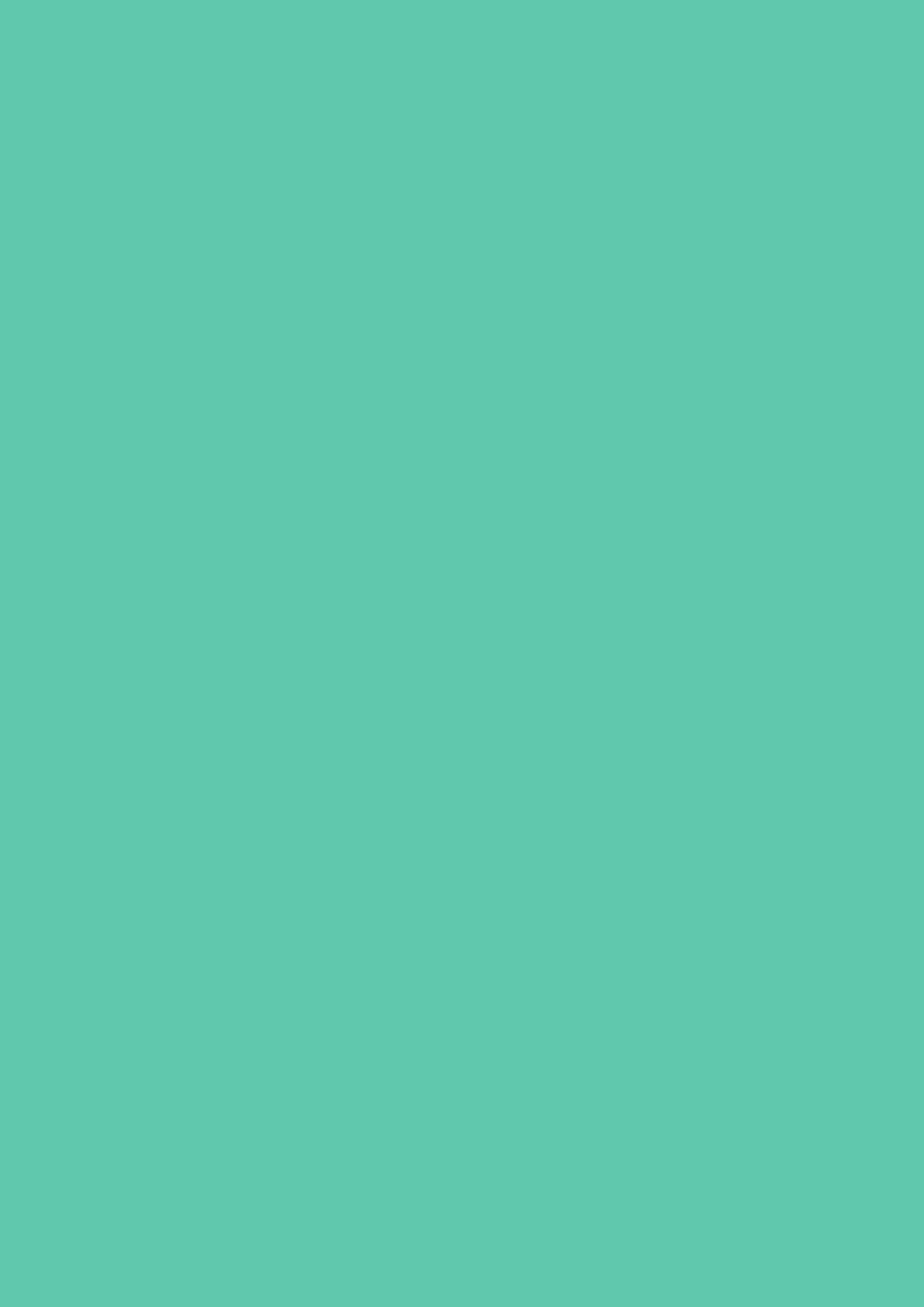# **TABLE OF CONTENTS**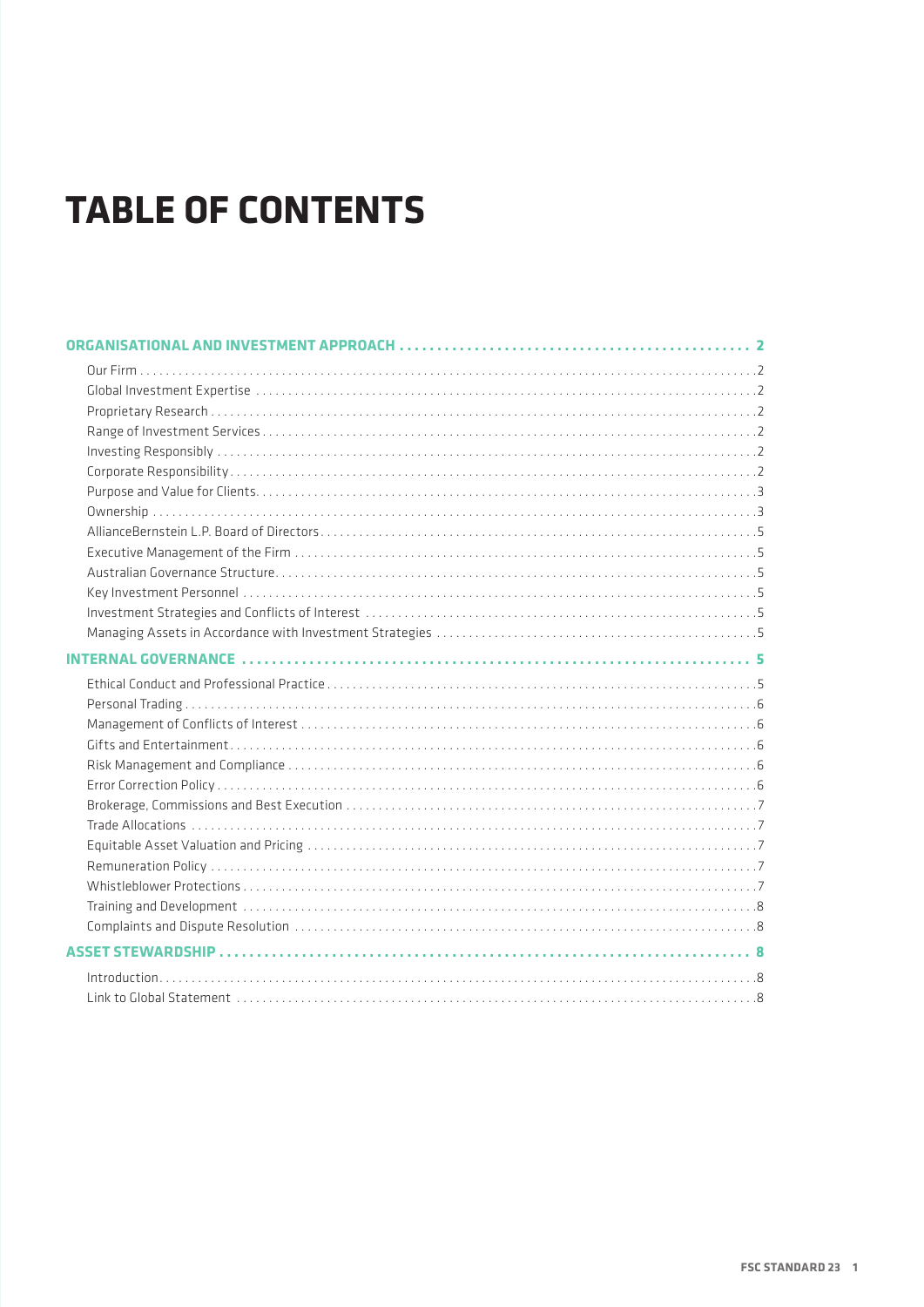# <span id="page-3-0"></span>**ORGANISATIONAL AND INVESTMENT APPROACH**

#### **OUR FIRM**

AllianceBernstein L.P. (AB) is a leading global investment management and research firm with US \$738 billion under management as at June 30, 2021. At AB, we are fully invested in delivering better outcomes to our clients. We seek to do so through differentiated research insights and innovative portfolio solutions designed to address the specific challenges our clients face. As an active manager, our differentiated insights, including on ESG-focused issues and factors, drive our ability to deliver alpha. AllianceBernstein operates in Australia via AB Investment Management Australia Limited and AllianceBernstein Australia Limited (jointly, "AB Australia"). AB Australia's offices in Sydney and Melbourne service financial institutions, superannuation funds and financial advisers across the country. They do so by working closely with clients and combining local market knowledge with AllianceBernstein's global investment insights to offer strategies which aim to deliver competitive risk-adjusted returns.

#### **GLOBAL INVESTMENT EXPERTISE**

AllianceBernstein's investment expertise is based on more than 50 years of experience with global financial markets, and our investment philosophy and service delivery are anchored in an understanding that markets and clients' needs can evolve over time. Consequently, our firm has developed deep and diverse capabilities in equities, fixed income, and alternative and multiasset investments. Our geographic reach is essential for us to be able to offer our clients the best investment opportunities, wherever those opportunities might be. We have more than 4,000 employees in 51 cities across 26 countries and jurisdictions, serving thousands of client relationships across our institutional, retail, and high-net-worth private client businesses. The value and effectiveness of our global presence arises from the high degree of collaboration between our 199 buy-side analysts and 149 portfolio managers across asset categories and countries.1

### **PROPRIETARY RESEARCH**

Underlying these broad capabilities is a unity and consistency in our approach to investment. This is based on two principles: an innovative view on asset allocation, which seeks opportunities for both investment return and risk management across the asset spectrum; and disciplined investment processes, including the use of both quantitative and fundamental analysis to identify stock-specific buy and sell opportunities throughout the investment cycle. Our research capabilities are an important differentiating factor for us and include:

- + Fundamental research: conducting in-depth evaluations of individual asset classes, companies and government entities, and security structures
- + Quantitative research: developing tools to improve forecasting accuracy, build better solutions and tackle complex wealth planning challenges
- + Economic research: understanding the forces which drive global economic trends and influence a country's fundamental condition
- + Multi-asset research: developing tools which help us analyse risk, forecast security returns and build better portfolios
- + Sell-side research: delivering industry-leading, independent research to inform institutional investment managers' decisions

#### **RANGE OF INVESTMENT SERVICES**

Our strategies include:

- + Equities: Driven by distinctive research insights, we provide a comprehensive suite of strategies across geographies, capitalisation ranges and investment styles.
- + Fixed income: We bring together innovative research and a forward-looking perspective across our suite of global, regional, multi-sector and single-sector service.
- + Multi-asset: We design and deliver a full range of integrated multi-asset investment solutions.
- + Alternatives: We provide a variety of nontraditional investments and strategies to diversify portfolios with new sources of risk and return.

#### **INVESTING RESPONSIBLY**

AllianceBernstein has long recognised that environmental, social and governance (ESG) issues can affect the performance of investment portfolios. When AB became a signatory to the Principles of Responsible Investing (PRI) in November 2011, we formalised the integration of ESG into our investment processes and created a management infrastructure for responsible investment leadership that drives our firm's strategy and commitment to these issues firmwide. Our 13-member Responsibility Steering Committee develops our firm's responsible investment policies, strategy and thought leadership in partnership with investment teams, monitors our firm's progress on implementation, and provides responsible investment-related guidance to our investment and client teams.

We believe the bottom-up integration of ESG factors into our research and investment processes is an important part of identifying investment risks as well as opportunities. As such, ESG integration in all actively-managed equity and fixed income client portfolios managed by AllianceBernstein is the primary responsibility of our Portfolio Managers and Analysts. Within our separate asset-class-specific investment teams, Chief Investment Officers/Portfolio Managers are responsible for overseeing the integration of ESG factors into our investment processes and ensuring that potential ESG issues are appropriately identified, raised, researched, and addressed. Our analysts have primary responsibility for incorporating ESG factors into the research process. Our disciplined fundamental research processes have long included the analysis of ESG factors, in many cases well before AllianceBernstein signed the PRI in 2011.

#### **CORPORATE RESPONSIBILITY**

Effective responsible investing must start with an unwavering commitment to be a responsible firm ourselves. For more than 50 years, AllianceBernstein has been dedicated to serving both our clients and the communities we operate in responsibly. Our promise to be a responsible citizen for all our stakeholders is integral to our approach to Responsible Investing. As a firm, AllianceBernstein seeks to model the same behaviors we expect from the companies we hold in client portfolios: strong governance, positive social impact, and thoughtful environmental stewardship. We implement our Corporate Responsibility directly in these three areas, which form the three pillars of our Corporate Responsibility. In each of these three areas, we view Corporate Responsibility as an active pursuit that unites all parts of our firm.

<sup>1</sup> All data as of June 30, 2021. Analysts and portfolio managers represent buy-side only (including Private Wealth); excludes hedge fund professionals.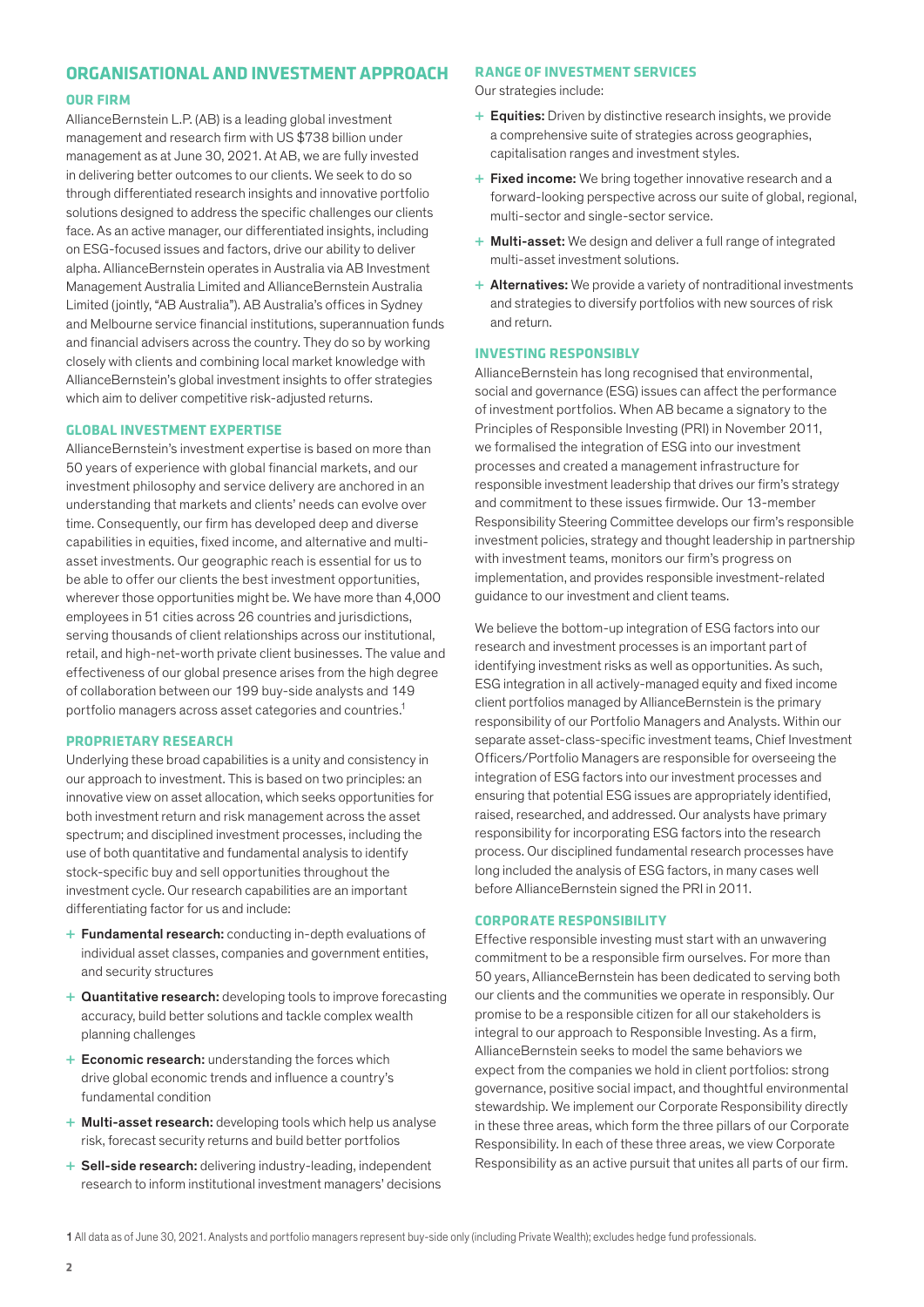<span id="page-4-0"></span>

As at July 1, 2021

\* Will retire from the firm effective December 31, 2021. Mark Manley, our current Global Head of Compliance and General Counsel, will assume Larry Cranch's direct reports, reporting to Kate Burke, our Chief Operating Officer effective January 1, 2022. Mr. Manley will manage AllianceBernstein's Legal and Compliance department, overseeing all legal affairs for our firm.

# **PURPOSE AND VALUE FOR CLIENTS**

AB provides our clients with industry-leading research insights which are global in every sense—across geographies and asset categories—backed-up by disciplined investment processes and innovative investment solutions. Our clients include:

- + Institutional investors: As an active global participant in all markets and asset classes, we provide exclusive insight and innovative strategies to suit a wide range of objectives and time horizons.
- + Intermediaries: Dedicated to deep client relationships, we help navigate capital-market complexities with actionable insights and unique investor solutions.
- + Defined contribution (DC) retirement plans: Globally, we pioneer and help implement DC solutions which aim to navigate

unpredictable markets, address unique investment problems, and anticipate retirement income challenges.

As a truly independent partner, we quantify differentiated market insights, deliver trusted trading execution and manage risk for our clients.

#### **OWNERSHIP**

AllianceBernstein is a master limited partnership organized under the laws of the State of Delaware. As of June 30, 2021, AllianceBernstein L.P.'s beneficial ownership was:

- $+ 64.42\%$  owned by Equitable Holdings, Inc. (EQH)<sup>2</sup>
- + 22.14% owned by Public<sup>3</sup>
- + 13.44% owned by AllianceBernstein Directors, Officers and employeess<sup>4</sup>
- 2 Includes ownership of AllianceBernstein units, indirect ownership of AllianceBernstein units through its interest in AllianceBernstein Holding, and general partnership interests in AllianceBernstein and AllianceBernstein Holding by Equitable Holdings Inc. and through various subsidiaries. 3 Public and other.
- 4 Direct and indirect ownership including unallocated units in deferred compensation plans.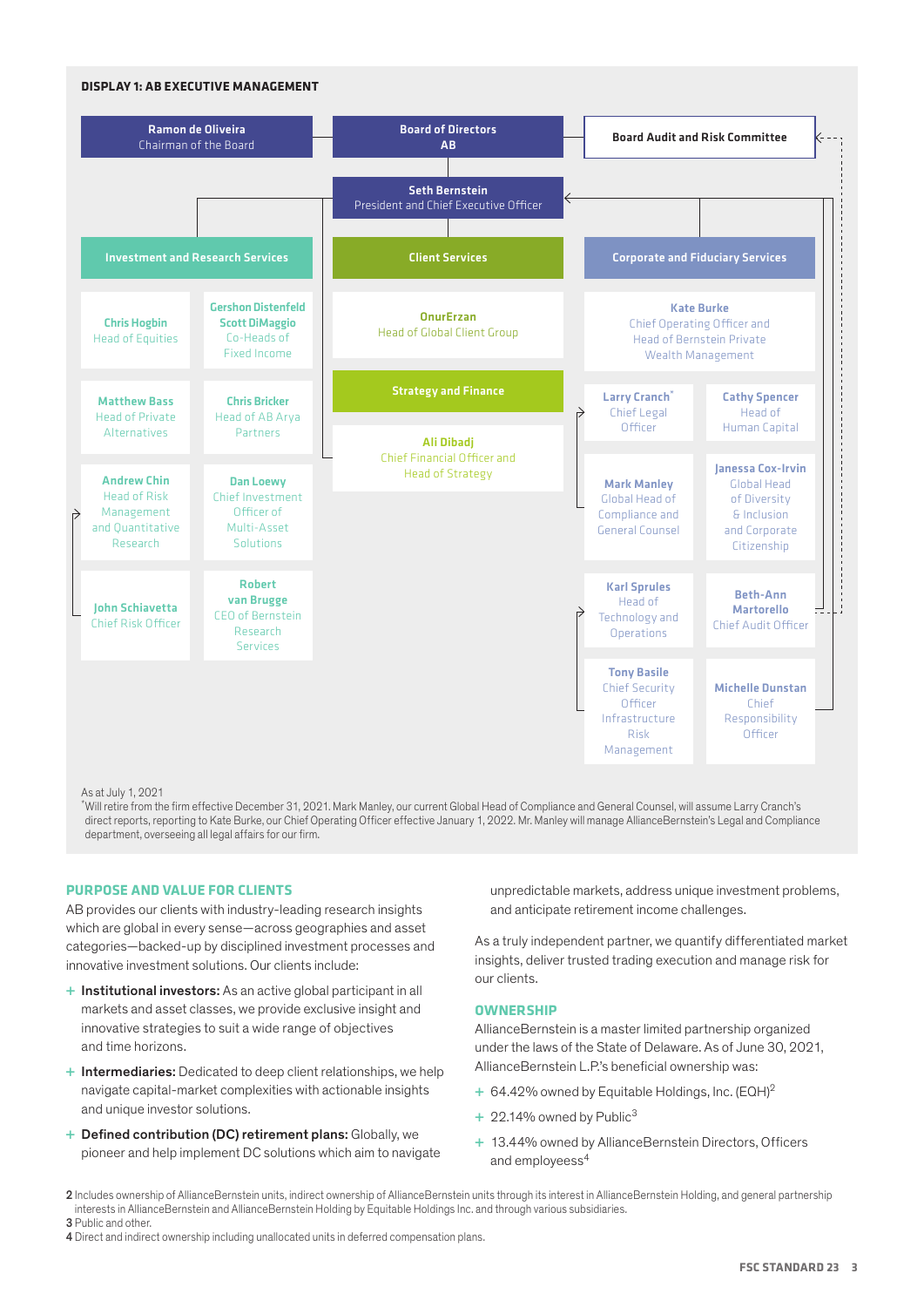# **DISPLAY 2: AB OWNERSHIP STRUCTURE**

SIMPLIFIED DIAGRAM



Source: AB



Though our majority shareholder is Equitable Holdings, as a firm we operate independently.

AllianceBernstein's majority owner is Equitable Holdings, Inc. (or EQH), a leading financial services company comprised of two principal franchises: Equitable Life and AllianceBernstein. EQH has held majority ownership in AllianceBernstein for more than 30 years and as of June 30, 2021 held an approximate 64% economic ownership stake.

Until 2018, EQH (AllianceBernstein's majority owner) had been 100% owned by French insurer AXA. In May 2017, AXA announced its intention to sell its ownership stake in Equitable Holdings to focus on other parts of its business. AXA completed the initial IPO in May 2018 and subsequent secondary offerings in December 2018, March 2019. Following its most recent sale, AXA owned less than 10% of the outstanding common stock of EQH. The holdings that remained consisted of exchangeable bonds only, scheduled to mature in May 2021. Following the maturity of the mandatory exchangeable bonds in May 2021,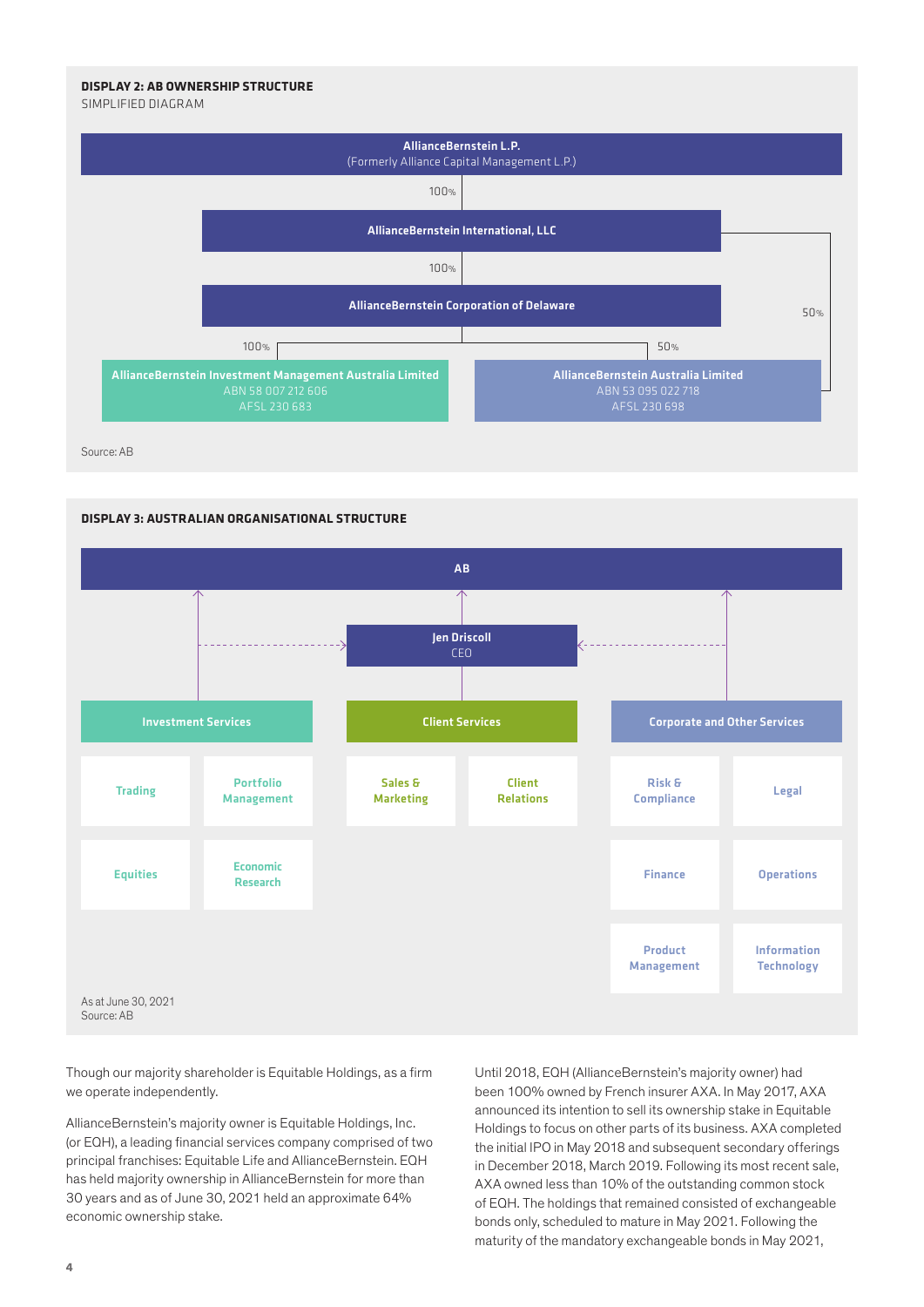<span id="page-6-0"></span>EQH repurchased the shares, reducing AXA's ownership interest in EQH to zero. AXA S.A.'s sell-down of its interest in EQH was part of a broader strategic initiative by AXA to shift its business focus from life insurance (which is a primary business of Equitable Holdings) to health and property/casualty insurance, and to ultimately unburden Equitable Holding's US insurance operations from its current European regulatory regime, improving its competitiveness.

Please refer to Display 2, Page 4 for the ownership structure of the Australian companies.

#### **ALLIANCEBERNSTEIN L.P. BOARD OF DIRECTORS**

AllianceBernstein's global Board currently consists of 12 members, including an independent Chairman, seven independent directors, and four affiliated directors, including the President and Chief Executive Officer of AB. Two-thirds of AllianceBernstein's Board is independent. Our directors have a combined wealth of leadership experience derived from their extensive service leading large, complex organisations in their roles as either senior executives or board members and in government. Collectively, they have substantive knowledge and skills applicable to our business, including expertise in areas such as regulation, public accounting and financial reporting, finance, risk management, business development, operations, technology, cybersecurity, strategic planning, management development, succession planning and compensation, corporate governance, public policy, and international matters.

#### **EXECUTIVE MANAGEMENT OF THE FIRM**

AllianceBernstein's day-to-day operations, business strategy and management, and resource allocation are managed by our CEO and our firm's executive officers, working with our firm's Operating Committee. AllianceBernstein's Operating Committee is comprised of our Executive Officers as well as the heads of our Strategic Business Unit heads and other senior executives whose functions are critical to both day-to-day operations of our firm as well as longer-term business strategy. This broader group of senior managers represent our key investment, business, and operational units. Display 1, page 3, illustrates the global AB executive management structure; Display 2, page 4, offers a simplified diagram of the Australian ownership structure; and Display 3, page 4, illustrates the Australian organisational structure. Further information on our management and governance is available [here](https://www.alliancebernstein.com/corporate/en/corporate-responsibility/corporate-governance.html).

#### **AUSTRALIAN GOVERNANCE STRUCTURE**

Within Australia, the primary management committee is the Australia Operating Review Committee, the role of which is to advance the compliance and operational risk culture within AB Australia. It is chaired by the CEO of AB Australia and meets quarterly. The Committee's role includes ensuring that AB Australia maintains robust compliance and operational risk frameworks, adequate internal controls, and the monitoring and reporting of AB Australia's regulatory obligations. The Committee provides oversight of AB's culture and standards for ethical behavior. The Board of Directors of AllianceBernstein Investment Management Australia Limited (ABIMAL) and AllianceBernstein Australia limited each consist of internal executive directors. ABIMAL, as a Responsible Entity has established an external compliance committee—the ABIMAL Compliance Committee, majority comprised of external members—with responsibility for various matters in relation to funds offered in Australia by ABIMAL.

#### **KEY INVESTMENT PERSONNEL**

Biographies of key investment personnel involved in the operation of funds offered in Australia can be found by searching under the relevant funds [here](https://web.alliancebernstein.com/investments/au/our-funds.htm). Biographies of other investment personnel are available by contacting Australian Client Services at aust\_clientservice@alliancebernstein.com.

## **INVESTMENT STRATEGIES AND CONFLICTS OF INTEREST**

AllianceBernstein is committed to maintaining and promoting high ethical standards and business practices. Please refer to the section Internal Governance—Management of Conflicts of Interest for further details.

# **MANAGING ASSETS IN ACCORDANCE WITH INVESTMENT STRATEGIES**

Investment teams conduct regular reviews of client portfolios to ensure compliance with portfolio guidelines and established risk parameters, to check for consistency of both exposures and performance, and to generally verify portfolio positioning. Our Operations Group uses a third-party application to help portfolio managers remain in compliance with client-specific investment guidelines as well as internal guidelines and risk limits. Our Client Guideline Management team, which is independent of our Portfolio Management Group, encodes all client guidelines into the application and monitors them on a daily, post-trade, end-of-day basis.

A separate Investment Risk Management team within our Risk Management organisation (separate from our investment organisations) ensures that portfolios are structured in accordance with clients' risk expectations in both size and composition of risk. The aim is to ensure suitable diversification of risks, the minimisation of unrewarded risks and the maintenance of appropriate style discipline.

# **INTERNAL GOVERNANCE**

#### **ETHICAL CONDUCT AND PROFESSIONAL PRACTICE**

Our core value at AllianceBernstein is always to put our client's interests first. To that end, we maintain a Code of Business Conduct and Ethics which summarises the values, principles and business practices which guide our business conduct. It establishes a set of basic principles to guide all employees, including directors and consultants where applicable. All employees are required to abide by the Code, and AB requires all employees:

- + Upon joining the firm, to read the Code, certify their understanding of its contents and recognise that they are subject to its provisions
- + To review their conduct annually in light of the Code and confirm their continued compliance with the Code's requirements

Employees also confirm annually that they have disclosed any potential conflicts of interest and that they comply with the requirements associated with the firm's Gifts and Entertainment Policy and the firm's Anti-Corruption Policy. A copy of AB's Code of Business Conduct and Ethics is available [here](https://www.alliancebernstein.com/corporate/en/corporate-responsibility/corporate-governance.html).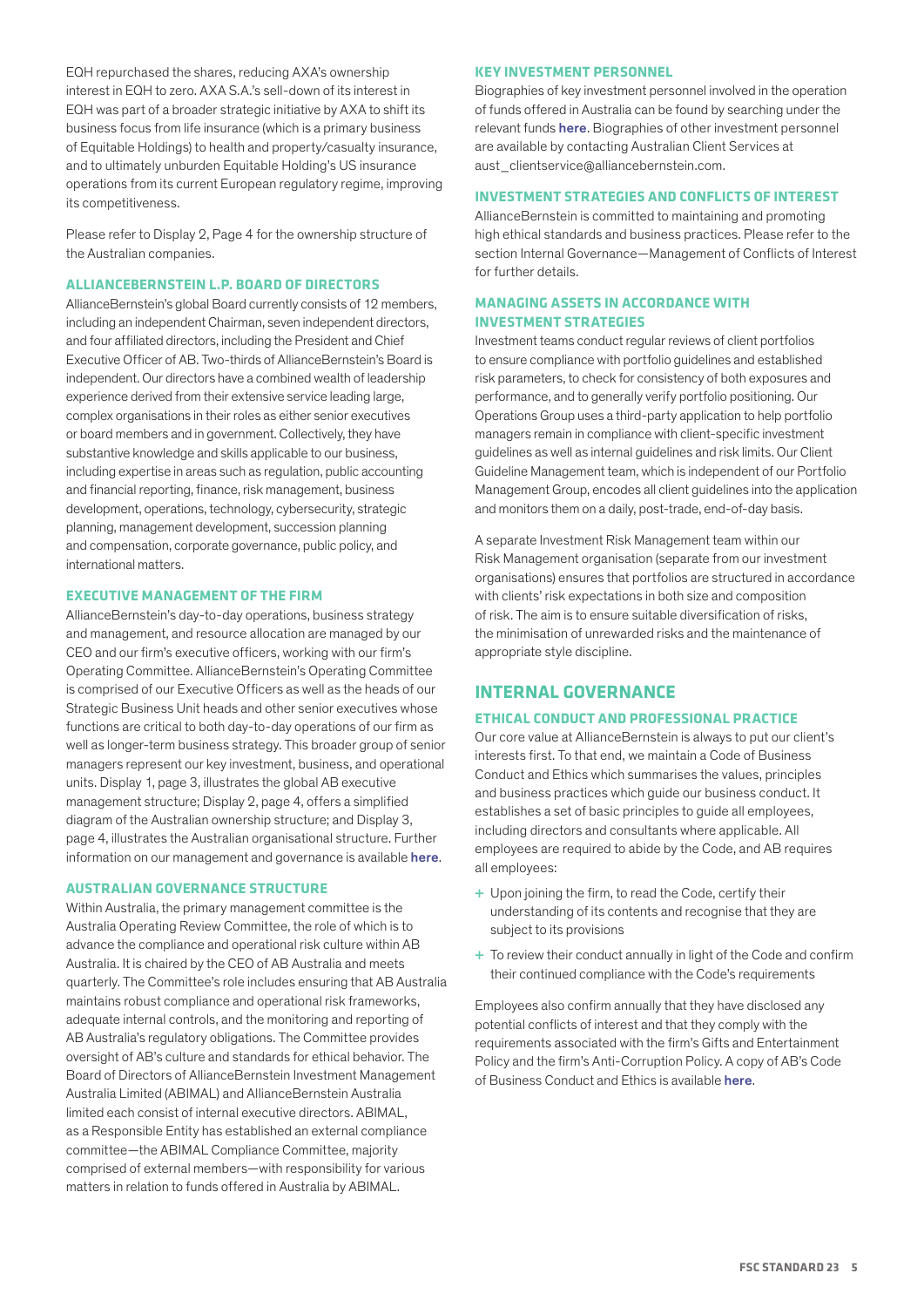#### <span id="page-7-0"></span>**PERSONAL TRADING**

AllianceBernstein generally discourages personal investments by employees in individual securities, instead encouraging personal investments in managed collective vehicles, such as mutual funds. Our policies are intended to ensure full conformity with the laws, rules and regulations of the many governmental bodies and self-regulatory organisations which oversee our business activities. All staff are subject to restrictions and procedures governing their personal trading in securities and mutual funds. These include:

- + Preapproval by the Compliance Department
- + Disclosure of trading activity to the Compliance Department, which looks for potential conflicts
- + Minimum holding periods and limits on frequency of trading

In addition, investment personnel must obtain prior approval from one of several senior managers for all personal trading.

#### **MANAGEMENT OF CONFLICTS OF INTEREST**

Conflicts are avoided or mitigated through written policies that we believe protect the interests of our clients as a whole. In these cases—which include issues such as personal trading and client relationships—regulators have generally prescribed detailed rules or principles for investment firms to follow. By complying with these rules and using robust compliance practices and processes, we believe that we manage these conflicts effectively. The Group's Internal Compliance Controls Committee, Code of Ethics Oversight Committee and Conflicts Committee are responsible for identifying conflicts and for building appropriate control and monitoring procedures. The Conflicts Committee is chaired by AB's Conflicts Officer, who reports to the Chief Compliance Officer and is responsible for effective identification and control of conflicts. Within Australia, conflicts arrangements are reported quarterly to AB's Australian boards and the Australia Operating Review Committee. More detail regarding these conflicts of interest can be found in the firm's [Form ADV, Part 2A.](https://www.alliancebernstein.com/sites/corporate/management/content/PDFs/AllianceBernstein%20Form%20ADV%20Part%20II.pdf)

#### **GIFTS AND ENTERTAINMENT**

AllianceBernstein maintains a Gifts and Entertainment Policy designed to ensure that our employees are not unduly influenced by the receipt of gifts, meals or entertainment, and do not similarly attempt to improperly influence clients or potential clients with these or other inducements, including charitable or political contributions. Our Gifts and Entertainment Policy sets out clear standards in regard to the conduct expected of AB employees who purchase goods or services on behalf of the firm or our clients. It stresses to our employees the importance of mitigating even the potential perception that their acts may be in violation of our Gifts and Entertainment Policy, and possibly domestic and international laws as well.

## **RISK MANAGEMENT AND COMPLIANCE**

AllianceBernstein's organisational structure fosters risk management at all levels of the firm. The following principles are central to our approach to risk management:

+ Embedded risk management: Risk management is not just an oversight function, but rather a core value which is embedded into our firm's investment and operational processes. Our investment process employs a full range of risk controls, from the targeting and budgeting of total active risk to performance attribution. In implementing our process, we use proprietary risk models as well as an automated pre- and post-trade compliance system. Risk management is also incorporated into our research, portfolio construction, counterparty selection and management of operational processes.

- + Risk-management culture: A key objective of our risk management programme is to promote a culture of risk management throughout the firm. The importance of risk management is given continuing emphasis by the firm's leadership and senior management team. Each employee is encouraged to consider risk management as integral to his or her job function. We consider enterprise risk to have three components: investment risk, counterparty risk and operational risk.
- + Investment risk is primarily the responsibility of portfolio managers, but senior management and the Risk Management team provide oversight as part of a broader set of checks and balances. The team also provides perspective at the firm level, ensuring that aggregate exposures and risks are addressed.
- + Counterparty risk is primarily the responsibility of our Global Risk team, with support from multiple functional groups across the organisation.
- + Operational risk is primarily the responsibility of line management, with supervisory responsibility residing with the head of each business unit. The Centralised Oversight Group sets enterprise standards and ensures adherence to those standards.

AB's Senior Management Risk Oversight Committee (SMROC) is responsible for creating our Enterprise Risk Framework and overseeing its implementation across the firm for our buy-side and sell-side divisions. The SMROC creates policies and procedures and leads the governance committees overseeing the risks in each business unit and each functional area. This Committee also ensures that the organisation stays abreast of best practices and external developments in risk-related areas.

AllianceBernstein's Compliance Programme has four primary components:

- + Formal written policies and related procedures covering all aspects of the firm's duties and obligations, as well as the regulatory requirements applicable to the firm
- + A series of supervisory committees and formal working groups which monitor and address issues related to the firm's written policies, their implementation and general compliance
- + Training of investment professionals and others on the proper implementation of the above policies and procedures
- + Continuing, periodic surveillance of the activities of investment professionals and others to determine if the policies and procedures are functioning effectively

#### **ERROR CORRECTION POLICY**

Despite our best efforts, AllianceBernstein recognises that errors arise from time to time, and it is our policy to address all errors in a fair, timely and reasonable manner in accordance with the escalation and correction procedures set forth in our Error Policy. AB maintains a centralised Operational Risk team as well as dedicated risk managers and error coordinators embedded across various asset classes (equities, fixed income, etc.), business channels (sales, operations, technology, etc.) and regions, who are involved in error correction. A proprietary system is used to record all events and ensure that they are corrected and reported in a timely and consistent manner. It also enables risk professionals to analyse trends to mitigate future occurrences.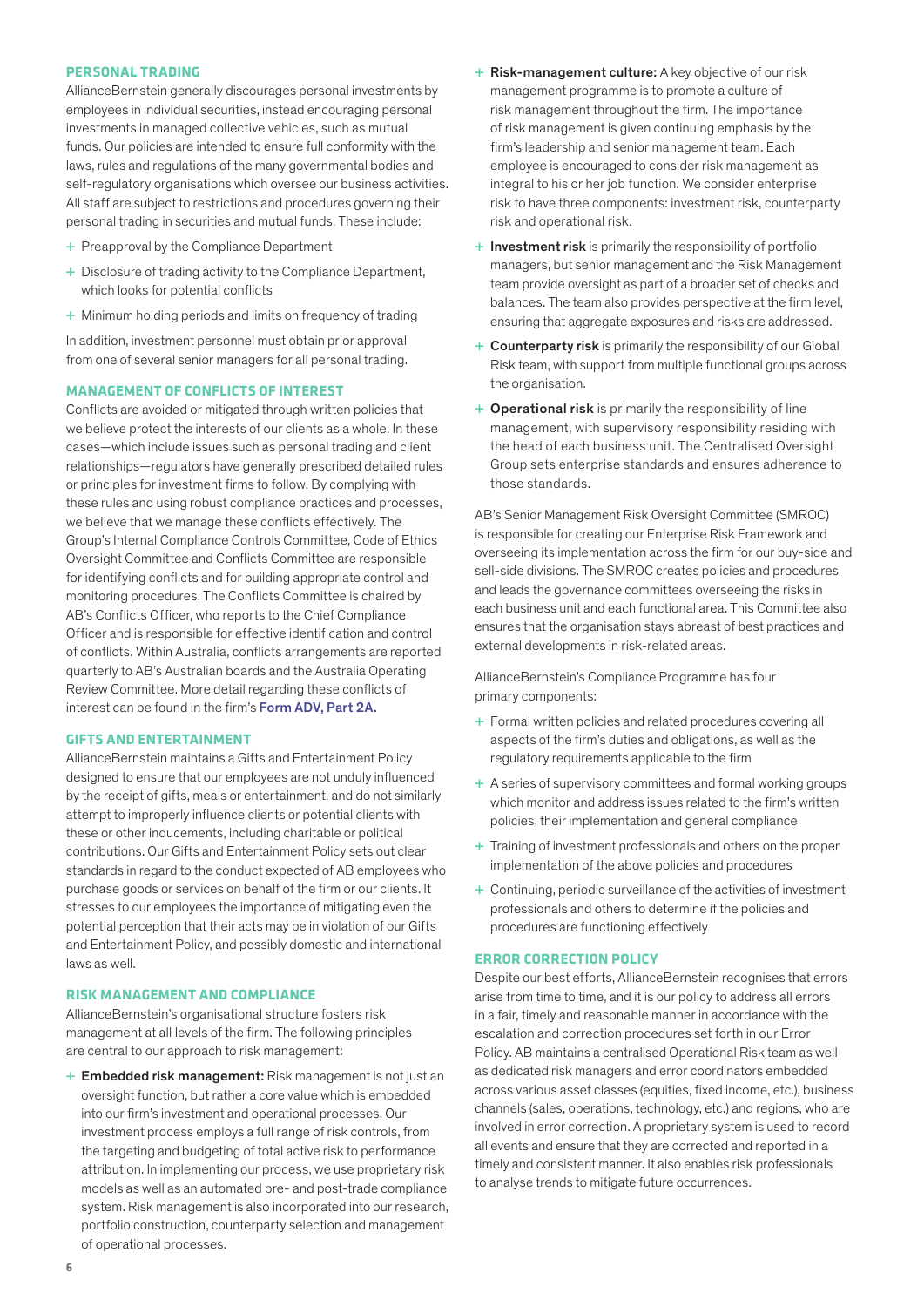#### <span id="page-8-0"></span>**BROKERAGE, COMMISSIONS AND BEST EXECUTION**

IIn selecting brokers and determining the commission and other transaction costs to incur for client equity trades, we always seek to obtain "best execution" in all portfolio trading activities for all investment disciplines and products, regardless of whether commissions are charged. Traders are required to select brokers, dealers or banks which will enable us to achieve this objective. This applies to trading in any instrument, security or contract, including equities, bonds, currencies and derivative contracts.

We recognise that brokerage commissions are client assets and should be utilised for the benefit of clients in accordance with the relevant laws. We believe that using client commission dollars to obtain research and brokerage services can benefit client accounts and bring us closer to achieving clients' investment objectives. When brokerage commissions are used to pay for brokerage and research services, our fundamental policy is to comply with our duty to clients as well as all applicable federal and state laws and regulations.

#### **TRADE ALLOCATIONS**

We owe a duty of loyalty to each of our clients, requiring us to act in their best interests and to treat each client fairly, whether they are clients in separate accounts or clients within a commingled trust fund or mutual fund. Trades are allocated on a pro rata basis to client portfolios to ensure equitable treatment. Furthermore, our trade allocation procedures are designed to ensure that information relevant to investment decisions is disseminated fairly and investment opportunities are allocated equitably among different client accounts. Our procedures are also aimed at ensuring reasonable efficiency in client transactions and at providing portfolio managers with the flexibility to use the allocation methodologies appropriate to their investment disciplines and client base.

#### **EQUITABLE ASSET VALUATION AND PRICING**

#### PRICING AND VALUATION GROUP

AllianceBernstein maintains a Pricing and Valuation Group, which monitors the pricing process for all client portfolios. The objectives of our Pricing and Valuation Group are to ensure that:

- + Acceptable pricing methodologies are consistently applied
- + Proper controls are in place to verify the quality and consistency of pricing
- + Clear documentation is maintained to support all prices

The members of our Pricing and Valuation Group are based in different regions to ensure global coverage.

#### SECURITIES VALUATION COMMITTEE

AllianceBernstein maintains a Securities Valuation Committee, which oversees the activities of our Pricing and Valuation Group. This Committee includes executives from our Risk Management, Fund Compliance, Fund Administration and Fixed Income Groups. In addition to the standing Committee members, other individuals from the Pricing and Valuation, Trading, Portfolio Management, Mutual Fund Accounting, and Legal Groups often participate in meetings, as appropriate.

#### **REMUNERATION POLICY**

Compensation for our investment professionals typically consists of base salary and incentive compensation. While both overall compensation levels and the splits between salary and bonus vary from year to year, incentive compensation is a significant part of overall compensation. A portion of a portfolio manager's annual incentive compensation is in the form of a deferred award of AB units with four-year vesting, further aligning portfolio management incentives with long-term client objectives.

Total compensation for our investment professionals is determined by quantitative and qualitative factors. For portfolio managers, the most significant quantitative component focuses on measures of absolute and relative investment performance in client portfolios. The qualitative component of compensation for portfolio managers incorporates the manager's broader contributions to overall investment processes and our clients' success. Because we deeply believe as a firm that ESG factors present both investment risks and opportunities, every AllianceBernstein portfolio manager has goals that promote the integration of ESG and sustainability in our investment processes. A portfolio manager's level of overall compensation will also reflect complexity of those investment strategies.

In addition to the incentive compensation, we place significant emphasis on our internal culture, which values information sharing, collaboration and camaraderie. This culture contributes to the high degree of stability among portfolio managers. AB participates in several of the annual compensation surveys conducted within our industry and uses survey data when setting compensation policies and reviewing the compensation packages of individual employees.

#### **WHISTLEBLOWER PROTECTIONS**

AllianceBernstein employees are required and encouraged to promptly report suspected violations of our Code of Ethics. Where employees believe violations of policies or standards or misconduct has occurred, they have several ways to report and escalate their concerns:

- + Formal reporting channels: Employees can escalate items through their department's formal reporting channels (i.e., their supervisor or management) or by contacting the Compliance Department, General Counsel's Office, Head of Audit or a designee.
- + Ombudsman: The company Ombudsman provides a neutral, confidential, informal and independent communications channel where any AB employee can obtain assistance in surfacing and resolving work-related issues or questionable practices.
- + EthicsPoint: AB has partnered with a third-party service provider unaffiliated with AB, to provide our employees, customers, suppliers and other stakeholders with an online (and anonymous, if desired) way to quickly and easily report potential business ethics and compliance issues.

In addition to global arrangements, AB Australia maintains an Australian specific whistleblower policy in accordance with the Treasury Laws Amendment (Enhancing Whistleblower Protections) Act 2019, which is accessible from the Australian AB website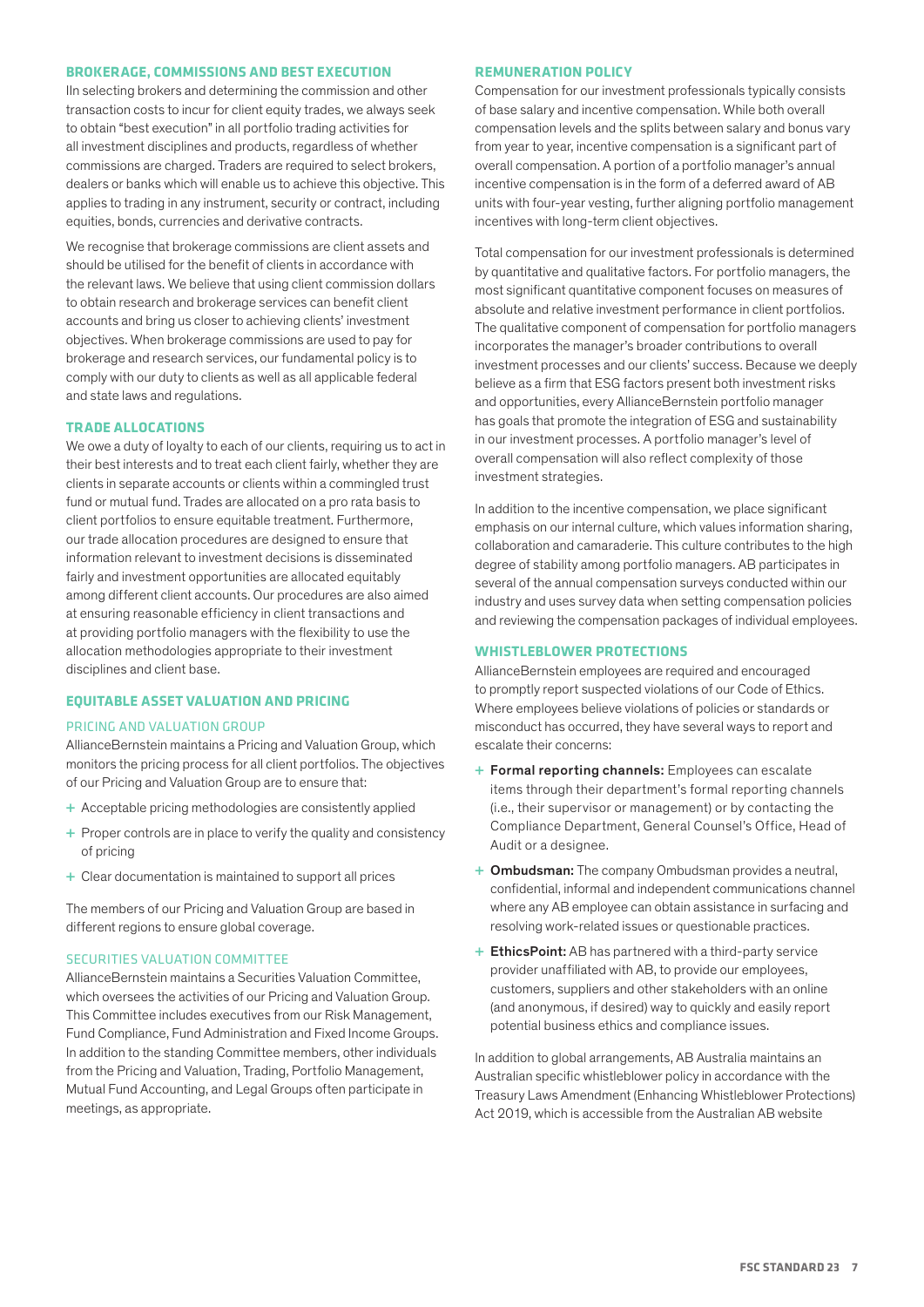#### <span id="page-9-0"></span>**TRAINING AND DEVELOPMENT**

We continually invest in our primary resource, our people. Education and training of AB staff are key ingredients of our investment success and areas to which we devote significant resources. In this regard, we have a number of initial and continuing training programmes for various staff within our firm, some of which are described below. AB sponsors employees for both the CFA and CFP exams, as well as for other licences relevant to our business. We also encourage the continuing education of our employees through a tuition assistance programme. Other aspects of our training include:

- + Mandatory compliance training
- + Customised training for portfolio managers, including on Modern Slavery and other ESG-focused topics
- + Customised training for research analysts, including on Modern Slavery and other ESG-focused topics
- + Customised training for traders
- + Customised training for sales and client service
- + Customised training for operations and IT professionals

#### **COMPLAINTS AND DISPUTE RESOLUTION**

AllianceBernstein is committed to a culture in which complaints are acknowledged, addressed and handled in line with industry best practices. AB believes that effective management of complaints can enhance customer satisfaction by creating a customer-focused environment which is open to feedback and continuous improvement, thereby enhancing AB's delivery of financial services. To this end, AB has established both internal and external complaints arrangements (including maintaining a membership with the Australian Financial Complaints Authority) to ensure that complaints are handled in a timely, thorough and professional manner, with oversight of all complaints by AB's designated Complaints Officer. A copy of AB's Complaints Policy is available [here](https://web.alliancebernstein.com/investments/au/complaint-policy.htm).

#### **ASSET STEWARDSHIP**

#### **INTRODUCTION**

Our clients entrust us to manage their investments in alignment with their investment objectives. Part of AllianceBernstein's responsibility is to be diligent stewards of their investments, and we take an active approach to implementing our stewardship duties throughout our investment process. We have robust corporate governance practices, use an integrated approach to evaluating and monitoring our investments, and are active owners and shareholder advocates.

Over recent years, stewardship codes have been issued in various jurisdictions. Rather than replying to each code individually, AllianceBernstein has developed a global statement which highlights our approach across certain stewardship principles and, in totality, discloses AB's arrangements in regard to the asset stewardship principles articulated in this document. The global statement conveys how we evaluate issuers for initial investment and how we monitor issuers in which we have invested, our strategy on engagement, and our policy on how we exercise our voting rights and other ownership and economic rights on behalf of our clients.

Our stewardship principles apply across our investment platforms and provide a framework for the appropriate stewardship of a variety of investment strategies along the asset spectrum. This global statement sets out how AB seeks to implement our global stewardship responsibilities under the following principles:

- + Internal governance
- + Our approach to developing and implementing stewardship policies
- + How we monitor and assess the companies we invest in
- $+$  How we engage with the companies in which we invest
- + Our approach to exercising voting rights
- + Our commitment to long-term value creation and the integration of ESG factors into our investment processes
- + Our commitment to enhancing the transparency of our stewardship policies and activities through disclosing and reporting them

#### **LINK TO GLOBAL STATEMENT**

Our global statement on asset stewardship can be accessed [here](https://www.alliancebernstein.com/abcom/Our_Firm/Content/CGDocs/ABGlobalStewardship.pdf).